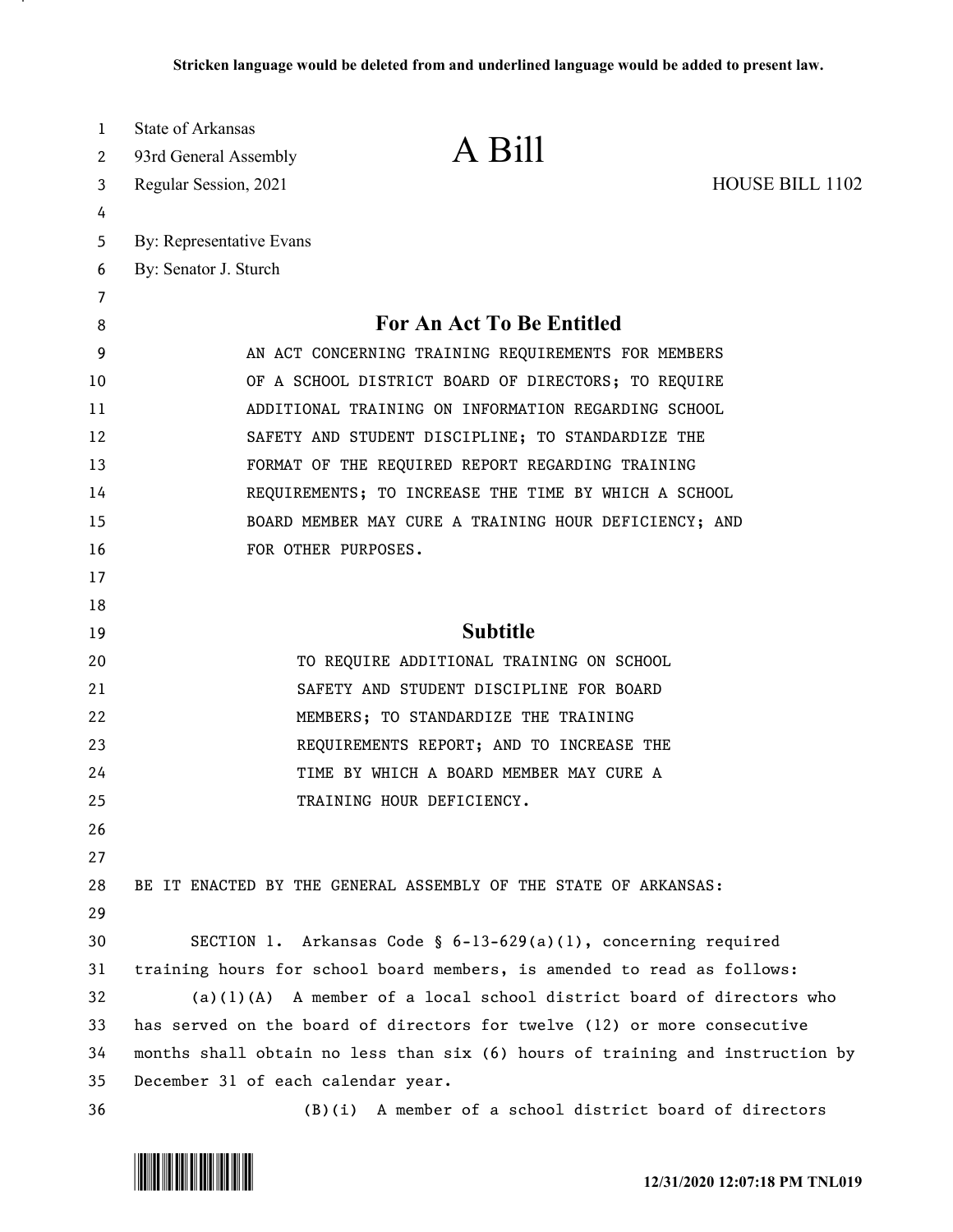elected for an initial or noncontinuous term shall obtain no less than nine (9) hours of training and instruction by December 31 of the calendar year following the year in which the member is elected. (ii) The hours of training or instruction required 5 under subdivision (a)(1)(B)(i) of this section shall include  $\frac{t}{t}$  (a) Training or instruction on how to read and interpret an audit report under subdivision (a)(3)(A)(ii)(c) of this section; and (b) Information regarding school safety and student discipline under subdivision (a)(3)(A)(iii) of this section. SECTION 2. Arkansas Code § 6-13-629(a)(2)(A)-(C), concerning required training for school board members, are amended to read as follows: (2)(A)(i) The superintendent of each school district shall annually prepare a report of the training hours each individual school board 16 member received the previous calendar year and those carried forward from a 17 previous year that were eligible to be counted towards the previous year to be presented to the board at the board's regular January meeting. (ii) The superintendent's report under subdivision 20 (a)(2)(A)(i) of this section shall be presented in a table format with a row for each individual school board member that is followed by individual columns containing the following information: (a) The number of training hours the school board member received between January 1 and December 31 of the previous year; (b) The number of training hours carried forward from the previous year that were eligible to be counted towards the previous year; (c) The sum of the number of training hours 29 described in subdivision (a)(2)(A)(ii)(a) of this section and the number of training hours described in subdivision (a)(2)(A)(ii)(b) of this section; and (d) The total number of training hours the board member is required to receive under subdivision (a)(1) of this section. (iii) The superintendent's report under subdivision (a)(2)(A)(i) of this section shall not include: (a) Any training hours a board member receives after December 31 of the previous year; or